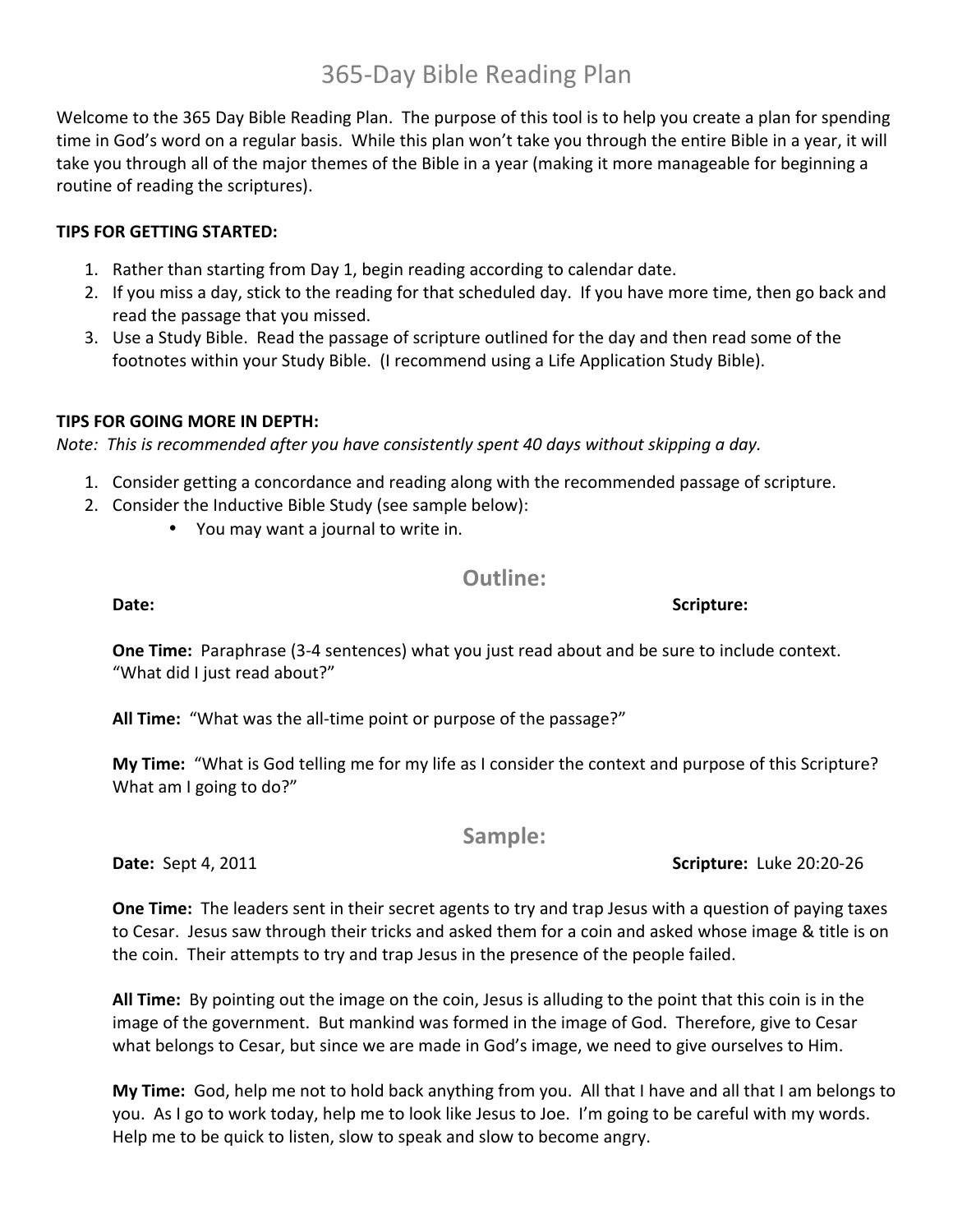#### **January**

1…Day 1…Genesis 1:1-2:3 2…Day 2…Genesis 2:15-3:24 3…Day 3…Genesis 4:1-16 4…Day 4…Genesis 6:9-22 5…Day 5…Genesis 7:1-24 6…Day 6…Genesis 8:1-22 7…Day 7…Genesis 9:1-17 8…Day 8…Genesis 11:1-9 9...Day 9...Genesis 12:1-9; 17:1-8 10…Day 10…Genesis 18:1-15 11…Day 11…Genesis 19:15-29 12…Day 12…Genesis 21:8-21 13…Day 13…Genesis 22:1-19 14…Day 14…Genesis 24:1-27 15…Day 15…Genesis 24:28-67 16…Day 16…Genesis 25:19-34 17…Day 17…Genesis 27:1-40 18…Day 18…Genesis 28:10-22 19…Day 19…Genesis 29:14-30 20…Day 20…Genesis 32:1-33:16 21…Day 21…Genesis 37:1-36 22…Day 22…Genesis 39:1-23 23…Day 23…Genesis 40:1-23 24…Day 24…Genesis 41:1-36 25…Day 25…Genesis 41:37-57 26…Day 26…Genesis 42:1-38 27…Day 27…Genesis 43:1-34 28…Day 28…Genesis 44:1-34 29…Day 29…Genesis 45:1-28 30…Day 30…Genesis 49:1-33 31…Day 31...Exodus 1:8-2:10

## **February**

1…Day 32…Exodus 2:11-25 2…Day 33…Exodus 3:1-22 3…Day 34…Exodus 4:1-17 4…Day 35… Exodus 5:1-23 5…Day 36… Exodus 6:1-13 6…Day 37… Exodus 7:1-14 7…Day 38… Exodus 7:15-9:7 8…Day 39… Exodus 9:8-10:29 9...Day 40... Exodus 11:1-10; 12:29-36 10…Day 41… Exodus 13:17-14:31 11…Day 42… Exodus 15:22-27; 17:1-7 12…Day 43… Exodus 16:1-36 13…Day 44… Exodus 18:1-27 14…Day 45… Exodus 19:1-25 15…Day 46… Exodus 20:1-22 16…Day 47… Exodus 32:1-29 17…Day 48… Exodus 40:1-38

- 18…Day 49… Numbers 12:1-16 19…Day 50… Numbers 13:1-14:4 20…Day 51… Numbers 14:5-45 21…Day 52… Numbers 21:4-9 22…Day 53… Numbers 22:5-38 23…Day 54… Deuteronomy 29:1-29 24…Day 55… Deuteronomy 30:1-20 25…Day 56… Deuteronomy 31:1-8 26…Day 57… Deuteronomy 34:1-12 27…Day 58… Joshua 1:1-18 28…Day 59… Joshua 2:1-24
- **March**
- 1…Day 60… Joshua 3:1-17 2...Day 61... Joshua 5:13-6:27 3…Day 62… Joshua 7:1-26 4…Day 63… Joshua 10:1-15 5...Day 64... Joshua 23:1-16 6…Day 65… Joshua 24:1-31 7…Day 66… Judges 4:4-24 8...Day 67... Judges 6:1-40 9…Day 68… Judges 7:1-25 10…Day 69… Judges 13:1-25 11…Day 70… Judges 14:1-20 12…Day 71… Judges 15:1-20 13…Day 72… Judges 16:1-21 14…Day 73… Judges 16:22-31 15…Day 74… Ruth 1:1-22 16…Day 75… Ruth 2:1-23 17…Day 76… Ruth 3:1-18 18…Day 77… Ruth 4:1-22 19…Day 78… 1 Samuel 1:1-28 20…Day 79… 1 Samuel 3:1-21 21...Day 80... 1 Samuel 8:1-5 22…Day 81… 1 Samuel 8:6-22 23…Day 82… 1 Samuel 9:1-21 24...Day 83... 1 Samuel 10:1-27 25…Day 84… 1 Samuel 14:1-23 26…Day 85… 1 Samuel 16:1-13 27…Day 86… 1 Samuel 17:1-31 28...Day 87... 1 Samuel 17:32-58 29…Day 88… 1 Samuel 18:1-30 30…Day 89… 1 Samuel 20:1-42 31...Day 90... 1 Samuel 24:1-22

# **April**

1…Day 91… 1 Samuel 25:1-42 2…Day 92… 1 Samuel 28:1-25 3…Day 93… 2 Samuel 5:1-12 4…Day 94… 2 Samuel 9:1-13 5…Day 95… 2 Samuel 11:1-27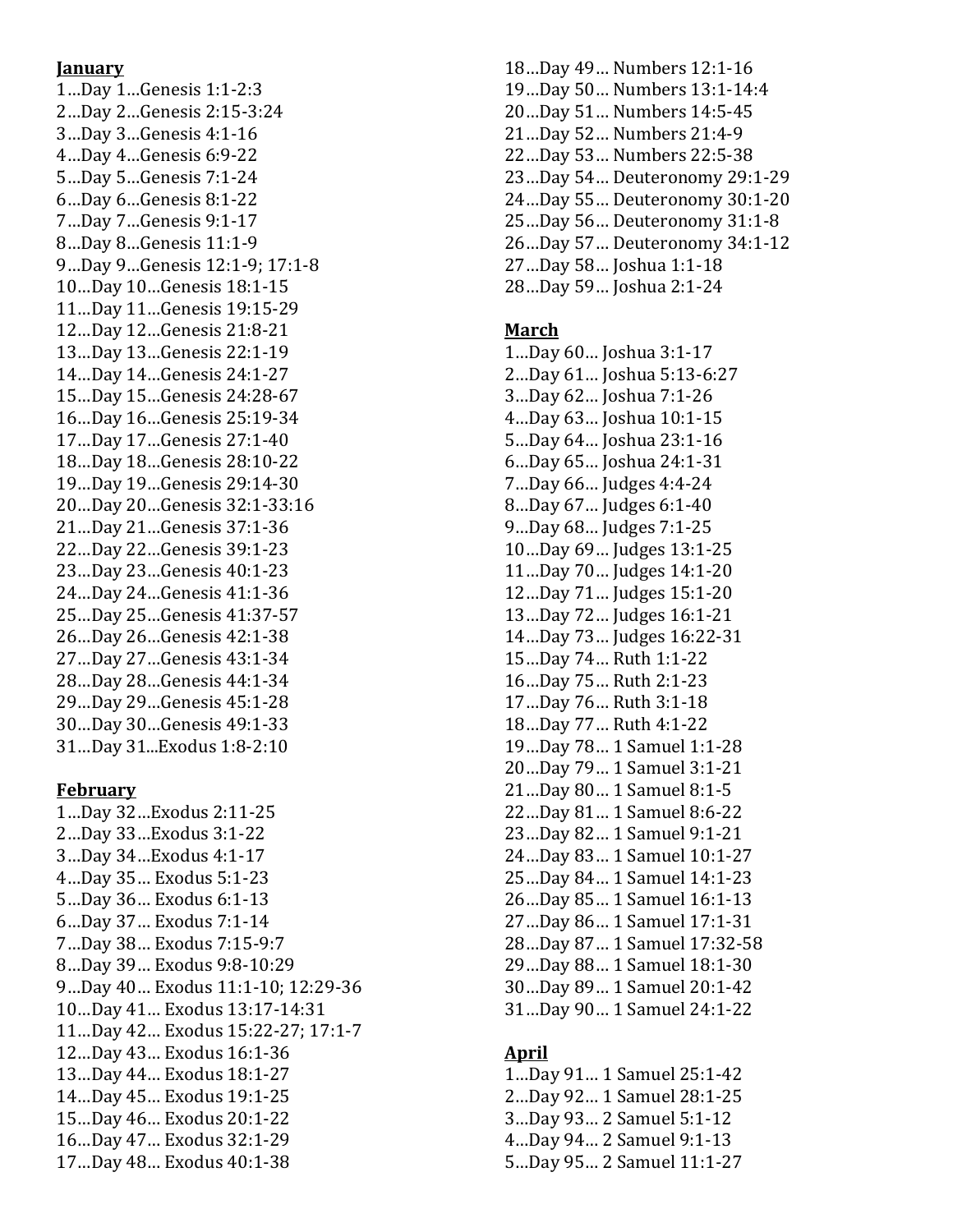6…Day 96… 2 Samuel 12:1 -27 7…Day 97… 2 Samuel 13:1 -19 8...Day 98... 2 Samuel 13:20-39 9...Day 99... 2 Samuel 15:1-37 10...Day 100... 2 Samuel 18:1-18 11...Day 101... 1 Kings 1:5-27 12...Day 102... 1 Kings 1:28-53 13...Day 103... 1 Kings 3:1-15 14...Day 104... 1 Kings 3:16-28 15...Day 105... 1 Kings 6:1-38 16...Day 106... 1 Kings 10:1-13 17...Day 107... 1 Kings 12:1-24 18...Day 108... 1 Kings 17:1-24 19...Day 109... 1 Kings 18:16-46 20...Day 110... 1 Kings 19:1-21 21...Day 111... 1 Kings 21:1-29 22...Day 112... 1 Kings 22:29-40 23...Day 113... 2 Kings 2:1-12 24...Day 114... 2 Kings 2:13-25 25...Day 115... 2 Kings 5:1-27 26...Day 116... 2 Kings 11:1-21 27…Day 117… 2 Kings 22:1 -23:3 28...Day 118... Ezra 3:7-13 29...Day 119... Nehemiah 2:1-20 30…Day 120… Nehemiah 5:1 -19

#### **May**

1…Day 121… Nehemiah 8:1 -18 2...Day 122... Esther 1:1-22 3...Day 123... Esther 2:1-23 4…Day 124… Esther 3:1 -15 5...Day 125... Esther 4:1-17 6...Day 126... Esther 5:1-14 7...Day 127... Esther 6:1-7:10 8…Day 128… Job 1:1 -22 9…Day 129… Job 2:1 -13 10…Day 130… Job 38:1 -41 11…Day 131… Job 42:1 -17 12...Day 132... Psalm 1:1-6 13...Day 133... Psalm 8:1-9 14...Day 134... Psalm 23:1-6 15…Day 135… Psalm 51:1 -19 16…Day 136… Psalm 103:1 -22 17…Day 137… Psalm 139:1 -24 18…Day 138… Psalm 145:1 -21 19…Day 139… Proverbs 4:1 -27 20…Day 140… Proverbs 5:1 -23 21...Day 141... Ecclesiastes 12:1-14 22…Day 142… Isaiah 6:1 -13 23…Day 143… Isaiah 53:1 -12 24...Day 144... Jeremiah 1:1-9

25…Day 145… Jeremiah 36:1 -32 26...Day 146... Jeremiah 38:1-13 27…Day 147… Ezekiel 37:1 -14 28...Day 148... Daniel 1:1-21 29...Day 149... Daniel 2:1-24 30...Day 150... Daniel 2:25-49 31...Day 151... Daniel 3:1-30

#### **June**

1…Day 152… Daniel 5:1 -30 2…Day 153… Daniel 6:1 -28 3…Day 154… Jonah 1:1 -2:10 4…Day 155… Jonah 3:1 -4:11 5...Day 156... John 1:1-18 6…Day 157… Luke 1:5 -25 7...Day 158... Luke 1:26-56 8...Day 159... Luke 1:57-80 9...Day 160... Matthew 1:1-25 10...Day 161... Luke 2:1-20 11...Day 162... Luke 2:21-39 12...Day 163... Matthew 2:1-12 13...Day 164... Matthew 2:13-23 14...Day 165... Luke 2:41-52 15...Day 166... Mark 1:1-13 16...Day 167... John 1:19-34 17...Day 168... John 1:35-51 18...Day 169... John 2:1-25 19…Day 170… John 3:1 -21 20...Day 171... John 3:22-36 21...Day 172... John 4:1-42 22...Day 173... John 4:43-54 23...Day 174... Luke 4:16-30 24...Day 175... Mark 1:16-39 25...Day 176... Luke 5:1-39 26...Day 177... John 5:1-47 27...Day 178... Mark 2:23-3:19 28...Day 179... Matthew 5:1-16 29...Day 180... Matthew 5:17-30 30...Day 181... Matthew 5:31-48 **July** 1…Day 182… Matthew 6:1 -18 2...Day 183... Matthew 6:19-34 3...Day 184... Matthew 7:1-12 4…Day 185… Matthew 7:13 -29 5...Day 186... Luke 7:1-17 6...Day 187... Matthew 11:1-30 7...Day 188... Luke 7:1-17 8...Day 189... Matthew 11:1-30 9...Day 190... Mark 4:1-29 10...Day 191... Matthew 13:24-43 11...Day 192... Matthew 13:44-52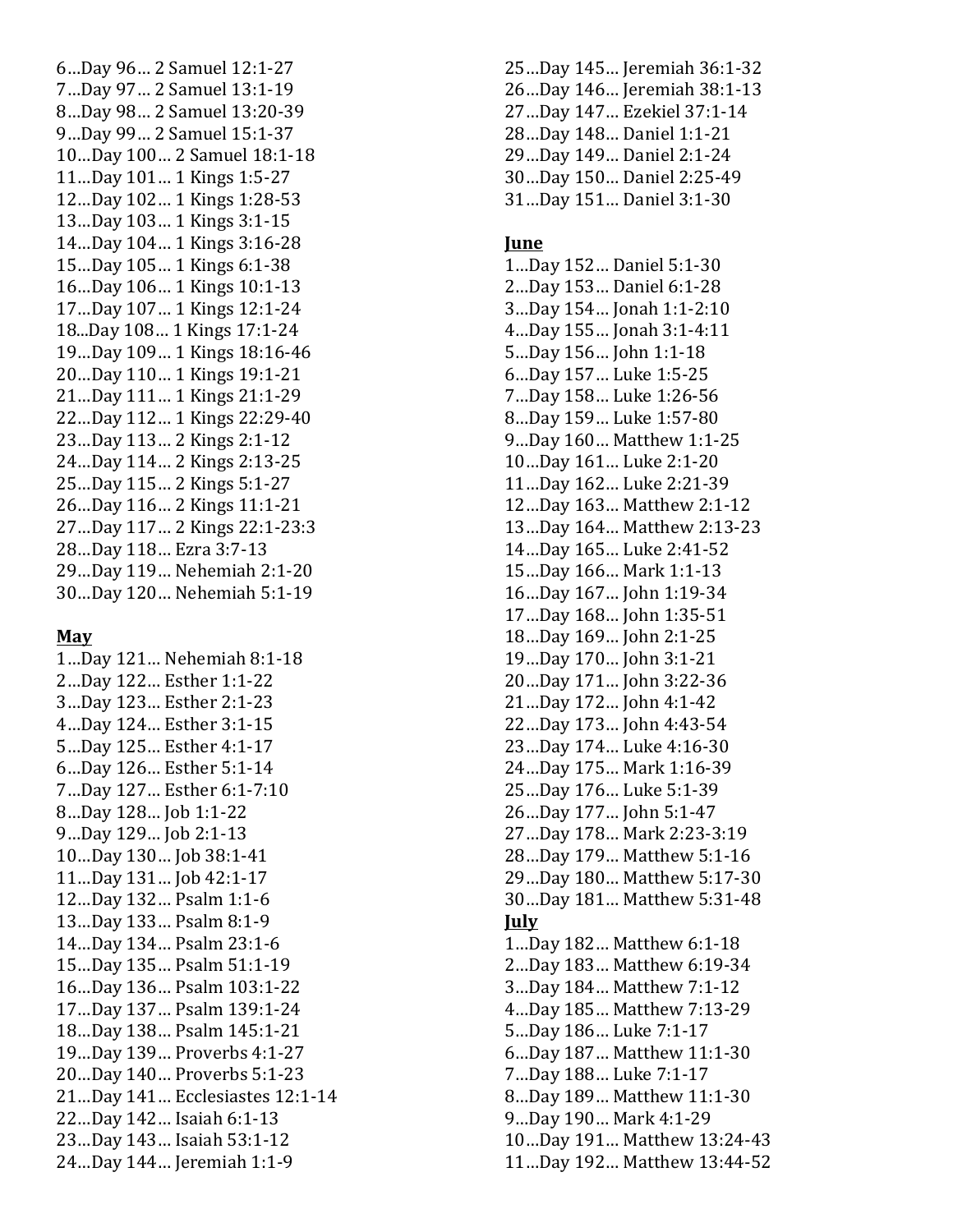12...Day 193... Luke 8:22-56 13...Day 194... Matthew 9:27-38 14...Day 195... Mark 6:1-13 15...Day 196... Matthew 10:16-42 16...Day 197... Mark 6:14-29 17...Day 198... Matthew 14:13-36 18...Day 199... John 6:22-40 19...Day 200... John 6:41-71 20...Day 201... Mark 7:1-37 21...Day 202... Matthew 15:32-16:12 22...Day 203... Mark 8:22-9:1 23...Day 204... Luke 9:28-45 24...Day 205... Matthew 17:24-18:6 25...Day 206... Mark 9:38-50 26...Day 207... Matthew 18:10-22 27...Day 208... John 7:1-31 28...Day 209... John 7:32-53 29...Day 210... John 8:1-20 30...Day 211... John 8:21-59 31...Day 212... Luke 10:1-24

#### **August**

1…Day 213… Luke 10:25 -42 2...Day 214... Luke 11:1-13 3...Day 215... Luke 11:14-32 4…Day 216… Luke 11:33 -54 5...Day 217... Luke 12:1-21 6...Day 218... Luke 12:22-48 7...Day 219... Luke 12:49-59 8...Day 220... Luke 13:1-21 9...Day 221... John 9:1-41 10…Day 222… John 10:1 -18 11...Day 223... Luke 13:22-35 12...Day 224... Luke 14:1-14 13...Day 225... Luke 14:15-35 14...Day 226... Luke 15:1-10 15...Day 227... Luke 15:11-32 16...Day 228... Luke 16:1-18 17...Day 229... Luke 16:19-31 18...Day 230... John 11:1-36 19…Day 231… John 11:37 -57 20...Day 232... Luke 17:1-19 21...Day 233... Luke 17:20-37 22...Day 234... Luke 18:1-14 23...Day 235... Mark 10:1-16 24...Day 236... Mark 10:17-31 25...Day 237... Matthew 20:1-19 26...Day 238... Mark 10:35-52 27...Day 239... Luke 19:1-27 28...Day 240... John 12:1-11 29...Day 241... Matthew 21:1-17 30...Day 242... John 12:20-36 31...Day 243... John 12:37-50

#### **September**

1...Day 244... Mark 11:20-33 2...Day 245... Matthew 21:28-46 3...Day 246... Matthew 22:1-14 4…Day 247… Luke 20:20 -40 5...Day 248... Mark 12:28-37 6...Day 249... Matthew 23:1-39 7...Day 250... Luke 21:1-24 8...Day 251... Luke 21:25-38 9...Day 252... Matthew 25:1-30 10…Day 253… Matthew 25:31 -46 11...Day 254... Luke 22:1-13 12…Day 255… John 13:1 -20 13...Day 256... John 13:21-38 14…Day 257… John 14:1 -14 15...Day 258... John 14:15-31 16…Day 259… John 15:1 -16 17…Day 260… John 15:17 -16:4 18...Day 261... John 16:5-33 19…Day 262… John 17:1 -26 20...Day 263... Mark 14:26-52 21...Day 264... John 18:1-24 22...Day 265... Matthew 26:57-75 23...Day 266... Matthew 27:1-10 24...Day 267... Luke 23:1-12 25...Day 268... Mark 15:6-24 26...Day 269... Luke 23:32-49 27...Day 270... Matthew 27:57-66 28...Day 271... John 20:1-18 29...Day 272... Matthew 28:8-15 30...Day 273... Luke 24:13-43

#### **October**

1…Day 274… John 20:24 -21:14 2…Day 275… John 21:15 -25 3...Day 276... Matthew 28:16-20 4…Day 277… Luke 24:44 -53 5...Day 278... Acts 1:1-11 6…Day 279… Acts 1:12 -26 7…Day 280… Acts 2:1 -13 8...Day 281... Acts 2:14-40 9…Day 282… Acts 2:41 -3:11 10...Day 283... Acts 3:12-4:4 11...Day 284... Acts 4:5-22 12...Day 285... Acts 4:23-37 13...Day 286... Acts 5:1-16 14...Day 287... Acts 5:17-42 15…Day 288… Acts 6:1 -15